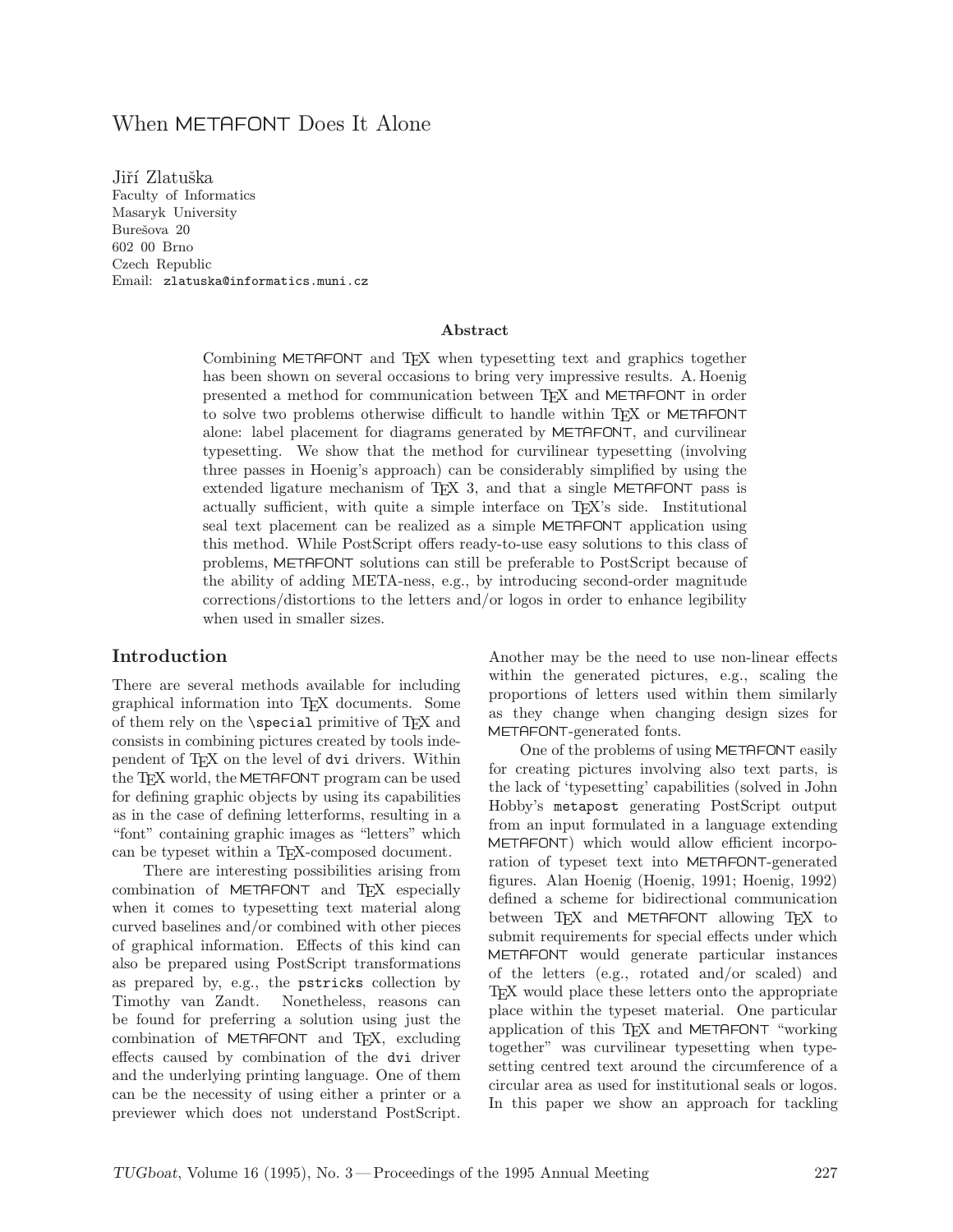this problem within a simpler scheme than the three-step method described by Hoenig. We use the capabilities of the ligature programs of METAFONT to create composite pictures which can be then invoked from within TFX documents with a certain level of "intelligence" built into them. This can be simpler to use than the three-step method and the composition steps embedded into the font definition corresponding to the particular piece of graphics.

## Typesetting along curved baselines with METAFONT

When typesetting parts of a text using METAFONT in non-standard ways such as placing the text along a curve and/or combined with other graphic objects, it is often necessary to break the picture into separate parts stored as individual characters within a font which METAFONT generates as its output. There are several reasons for doing this. The resulting METAFONT picture comprising the picture as a whole may be too large for METAFONT's memory limitations. We may also want to be able to use parts of the picture independently of the others, or to select just a few of them in particular cases. On the level of typesetting the pictures in TEX, it is necessary to be able to typeset the fragments of the picture (characters from the font representing it) at the proper places in the typeset material.

We can illustrate some of the requirements which should be handled by a METAFONT-based definition of an institutional logo for the author's home institution–a logo of the Faculty of Informatics of Masaryk University consisting of an Escher-like graphic based on a design by Petr Sojka, encircled by a pair of Latin inscriptions typeset around the circumference with different orientation each. The logo as such looks as follows:



The basic variations we may have in mind may be typesetting just the graphic drawing inside the seal, typesetting just the inscription alone, skipping out the shaded parts– hence obtaining variants of the picture looking as follows:



Hoenig's method A.Hoenig proposed a method for combining METAFONT and TFX in such a way that a sequence of three steps of communication takes place between METAFONT and TEX. First, TEX makes basic measurements of the text parts to be typeset. Second, METAFONT reads this information, generates the pictures and/or transformed letterforms and passes this back to TEX as a font together with numeric information (e.g., positions onto which the characters should be typeset) encoded as kerns between pairs of special structure. Third, TEX reads the metric information associated with the font, extracts any encoded data which are needed and then typesets the generated characters onto specified positions.

Although the communication between META- FONT and  $T_FX$  is solvable in this way, the resulting process is rather complicated. It is hard to imagine the technique becoming so easy to use that the resulting graphics could regularly be invoked in nonexpert users' documents.

Leaving the placement to METAFONT The final composition of the picture is left to TFX in Hoenig's "METAFONT cooperates with TFX" method, and this is also the reason that communication between METAFONT and TEX is introduced.

There is a simpler possibility of leaving the whole job of placing the parts of the final picture to METAFONT alone. METAFONT can generate characters which are placed correctly with respect to the resulting picture and use a common point of the resulting graphic composition as the reference point of each of the characters generated as parts of it. METAFONT knows this information in any case, so it can just use it for changing the currenttransform transformation in order to move the character to the desired place. (Note that METAFONT will not exceed its memory limits if it just moves the picture within the coordinate system without actually setting on pixels far away from it.)

The resulting font METAFONT generates consists of characters which should be superposed one on top of another. The point where this should occur from T<sub>E</sub>X's point of view is the common reference point of the generated characters. A T<sub>E</sub>X loop independent of the structure of the picture can be used for this –just reserving space for the picture within the typeset document and overprinting all the characters from the font within the loop. In order for this to work, the widths of the individual characters in such a font are set to zero so that sequencing the characters on TEX's input actually means printing them on top of each other.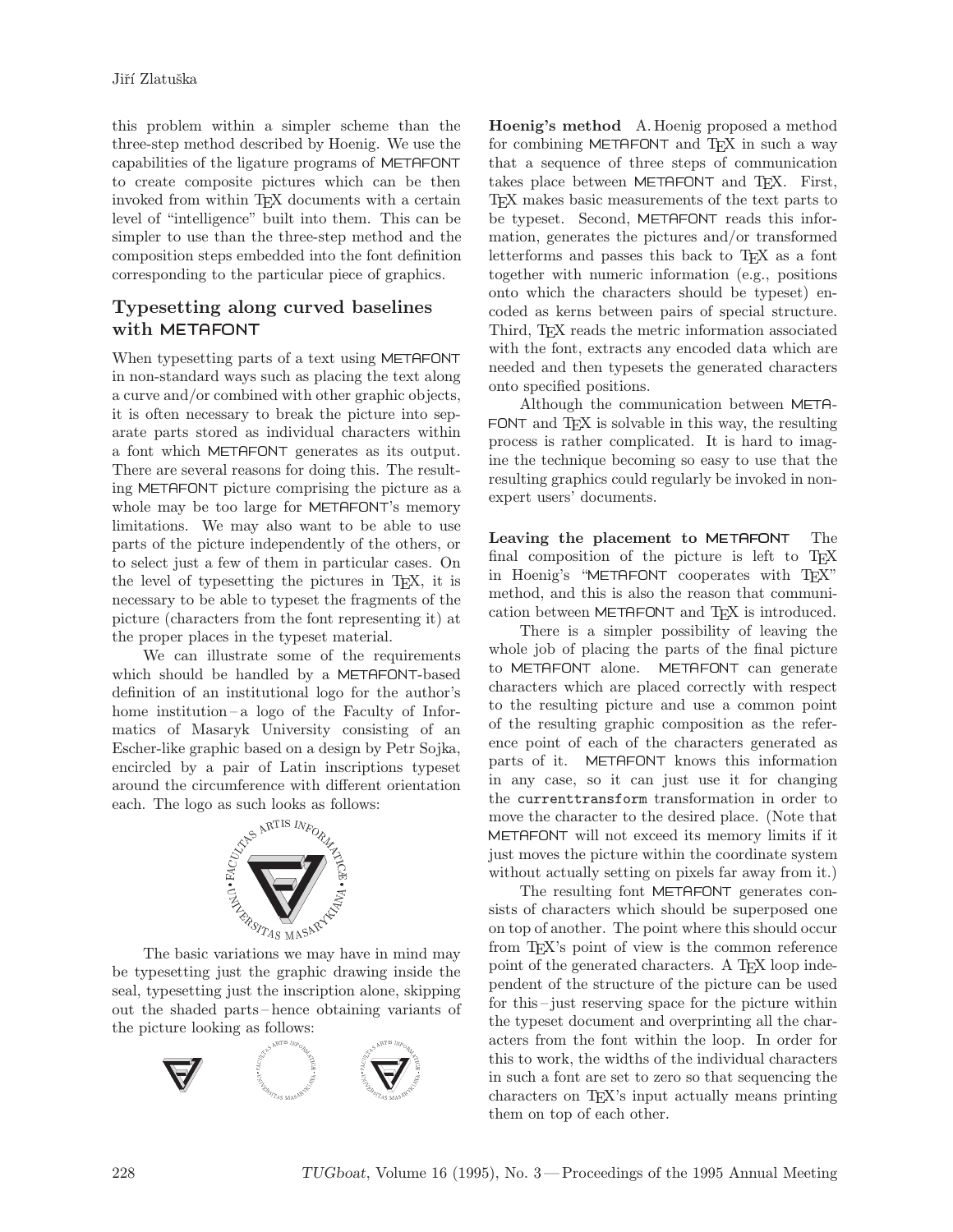The first four characters needed to typeset the upper part of the curved inscription above are (the dot indicating the reference point):

```
. \mathbb{R}^2 \times \mathbb{R}^2 \times \mathbb{R}. .
```
Overprinting them on top of each other yields:  $n_{\mathrm{CO}}$ .-

Character definitions In order to generate these characters, we have to modify the METAFONT program files so that the letterforms are properly transformed and to add the code for computing their parameters.

The basic change in the METAFONT programs for characters can be done following the way A.Hoenig used, with just a few extra parameters added because the placement of the calculations should be based on them.

The code defining letters of the form

```
cmchar "The letter F";
beginchar
    (n, 11.5u\text{#-width\_adj#}, cap\_height\text{#}, 0);...
endchar;
will be replaced by METAFONT macros of the form:
width.F:=11.5u-width_adj;
def F_(expr n, rotation_angle,
       position_shift) =
 currenttransform:=identity
                    rotated rotation_angle
                    shifted position_shift;
 def t_=transformed
                   currenttransform enddef;
 cmchar "The letter F";
 beginchar
     (n,11.5u#-width_adj#,cap_height#,0);
   ...
 endchar;
```
In this transformation we extracted the width information concerning the character (which will be needed for proper character placement) and defined a macro generating an instance of the letter as slot number  $n$  in the generated font consisting of the letter rotated by angle rotation\_angle and moved to position given by vector position\_shift.

Note that currenttransform in this definition may be further modified by other transformations needed. When typesetting texts in circular logos, it is for example good to stretch the letters a bit when the size of the logo becomes smaller. This can be achieved by introducing a global parameter taller\_letters (e.g., to depend on the second order of logo size change), and modifying the currenttransform setting to

```
currenttransform:=identity
```
yscaled taller\_letters rotated rotation\_angle shifted position\_shift;

Computing character positions For character position calculations it is enough to incrementally move the reference point of the text characters along the circle and to compute the positions and angular shifts of the letters to be typeset. These calculations can be carried out analytically, and use of the solve macro is not needed (in contrast with Hoenig's method).

For the upper arch of the circular text, the character position calculations are based on the widths of the characters only, and for the lower arch also on the height of the caps (because the characters should be shifted out of the basic circle by this distance).

The essential piece of information is the widths of the characters (including any kerning which follows them—as Hoenig notes (Hoenig, 1992), it is better not to rely on the default kerning used for linear text). We define an array for this,

#### numeric c[];

and fill in the width information including kerning for the circular text such as

```
c[1]:=width.F+kkk;c[2]:=width.A+kk;c[3]:=width.C;c[4]:=width.U;c[5]:=width.L+kk;c[6]:=width.T+kk;c[7]:=width.A;c[8]:=width.S;...
c[chars_placed_up]:=width.AE;
```

```
c[first_down]:=width.U;
```

```
...
c[last_down]:=width.A;
```
Now three arrays will be defined,

```
numeric centering[],
       rot_angle[];
pair pos_shift[];
```
for recording the information concerning rotation angle and position shift of each of the individual instances of the letter, and an auxiliary array used for centering the texts along the vertical axis.

Now based on the character widths in the c array we are ready to calculate the co-ordinates of each of the characters c[1] up to c[chars\_placed\_up]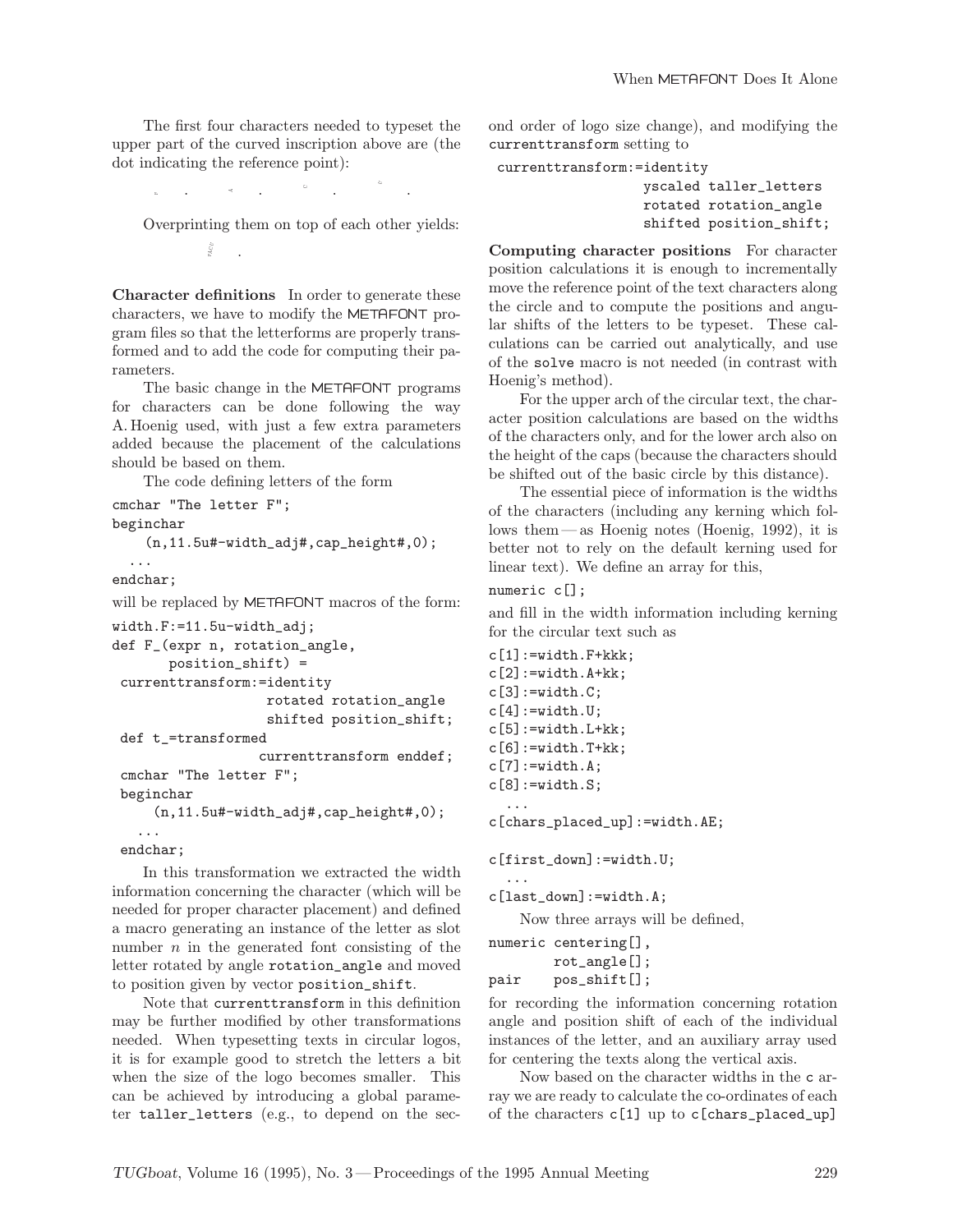placed on the upper arch. Note that two passes are done here. The first one starts typesetting at 180 degrees, calculates the overall angle length, and sets centering[0] to the actual angle where centered text should start from. The second pass then recalculates the positions and angles starting from this corrected initial setting.

```
centering[0]: = 180;
for j:=1,2:
pos_shift[1]:= radius*dir(centering[0]);
for i=1 upto chars_placed_up:
 half:=1/2 c[i];
 halfdist:= radius +-+ half;
  centering[i] := centering[i-1]
           - 2 * angle (halfdist, half);
  pos_shift[i+1]:=radius*dir centering[i];
  rot\_angle[i] := angle (pos_shift[i+1]
                  - pos_shift[i]);
endfor;
centering[0] := 180 - 1/2 centering
                      [chars_placed_up];
```
### endfor;

Parameters of the characters placed into the lower arch are calculated in the opposite direction using the same approach. We just need to align the upper parts of each of the characters and to move the reference point out of the base circle –hence the difference in calculating  $pos\_shift[i]$ :

```
centering[last_down+1]:= 0;
for j:=1,2:
pos_shift[last_down+1]:=
          (radius + cap_height
                    * taller_letters)
           * dir(centering[last_down+1]);
for i=last_down downto first_down:
 half:=1/2 c[i];
 halfdist:= radius +-+ half;
  centering[i] := centering[i+1]- 2 * angle (halfdist, half);
  pos_shift[i]:= radius*dir(centering[i])
       + (radius + cap_height
          * taller_letters)
       * (dir(centering[i+1]
          - angle (halfdist, half)))
       - radius * (dir(centering[i+1]
             - angle (halfdist, half)));
  rot\_angle[i] := angle (pos_shift[i]
                  - pos_shift[i+1]) + 180;
endfor;
centering[last_down+1]:=
            centering[last_down+1] - 1/2
          * (180 + centering[first_down]);
endfor;
```
Generating the characters Now we are ready to generate the actual instances of the characters according to arrays rot\_angle[] and pos\_shift[]. We just need to pass the information to the appropriate procedures:

```
F_-(1, rot\_angle[1], pos\_shift[1]);A_(2,rot_angle[2],pos_shift[2]);
C_(3,rot_angle[3],pos_shift[3]);
U_(4,rot_angle[4],pos_shift[4]);
L_(5,rot_angle[5],pos_shift[5]);
T_{-}(6, rot_{angle}[6], pos\_shift[6]);A_(7,rot_angle[7],pos_shift[7]);
S_(8,rot_angle[8],pos_shift[8]);
  ...
```
This font can now be used from within T<sub>E</sub>X by saying, e.g.,

\char1\char2\char3\char4 \char5\char6\char7\char8

in order to generate the following fragment:

Mounting the pieces together using META- FONT It would still be clumsy to use METAFONT in order to generate the pieces of the picture, but still to have to compound them together manually within T<sub>E</sub>X as the example above suggests. Fortunately we can do better, using the ligature mechanism of TEX fonts. A similar trick is used within F.Sowa's bm2font or K. Horák's (Horák, 1994) method for decomposition of big METAFONT pictures.

Combinations of at least two letters from a font occurring adjacent to each other in the TEX source suffice for invoking METAFONT's ligature program. Unlike the common ligatures used in ordinary Latin alphabet fonts, ligatures employed for this purpose make use of the fact that ligature handling is defined as a simple rewriting system rewriting pairs of codes into results consisting of inserting a new character and either leaving the source characters in, or removing them. Moreover, TEX inserts a special "boundary" character before and after each word, including points where the font changes. Hence a simple way to define the full picture composed of the individual pieces is to define a ligature program combining the boundary character with a single letter triggering generation of the full picture. There can be several such triggers defining several parts of the picture.

Suppose for example that we want to be able to print three parts of the logo separately– the inscription, the Escher-like drawing inside of the logo, and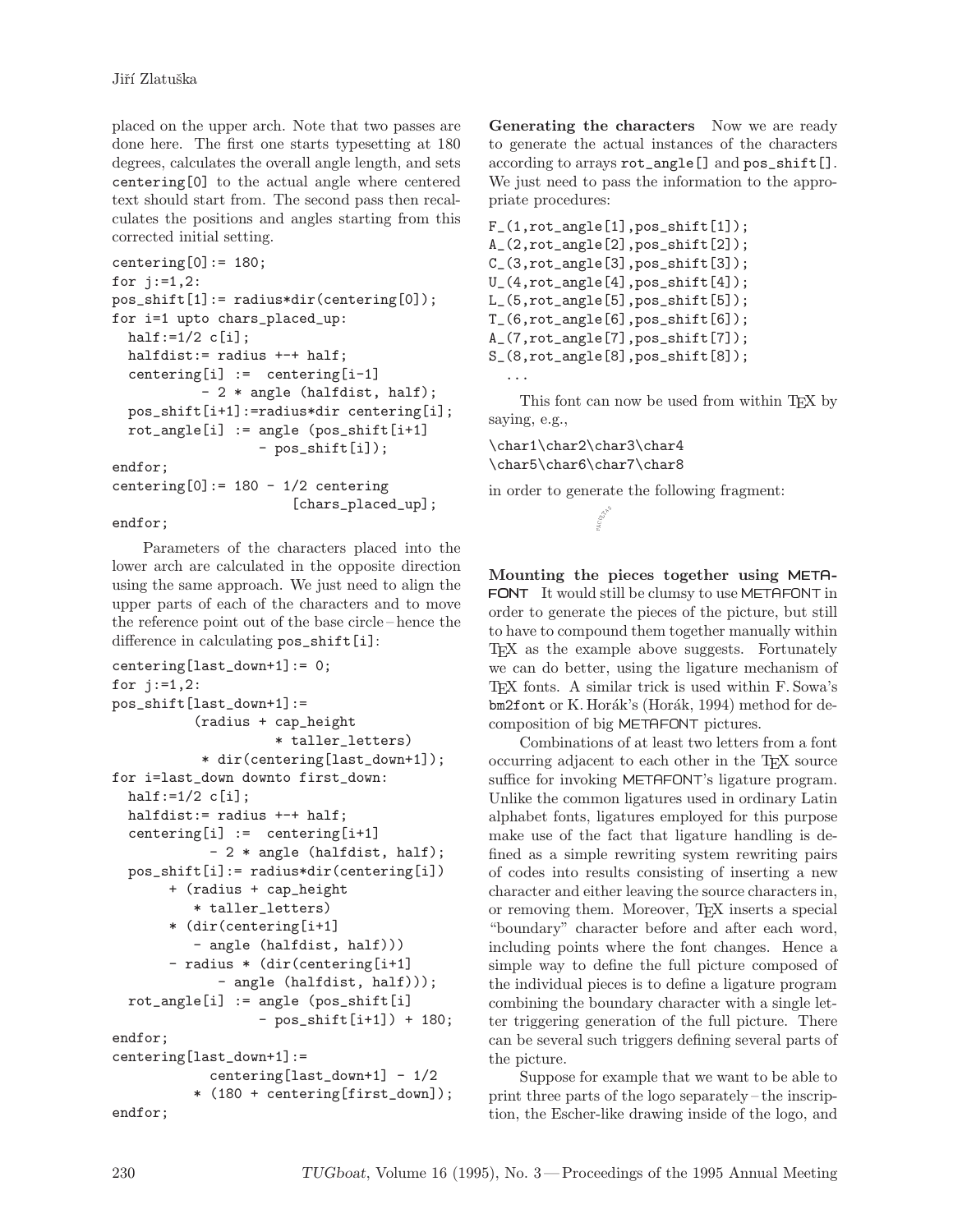the colour areas inside of the drawing. Let us select three identifiers for this purpose –"S" standing for "seal", "L" standing for "logo", and "C" standing for "colour". In order for the ligature mechanism to work, we add them as empty characters with zero dimensions:

```
beginchar("S",0,0,0); endchar;
beginchar("L",0,0,0); endchar;
beginchar("C",0,0,0); endchar;
```
Before designing the ligature program, let's consider one more feature of the resulting picture. So far all the characters generated had zero width so that composing them did not change the position of the reference point within TEX. This works for every character inside of the composition of the picture except for the first and the last– half of the "bounding box" of the resulting picture should be inserted there. Using slot 254 for the half of the bounding box we can define one additional character with non-trivial dimensions:

beginchar(254,radius#+cap\_height#, radius#+cap\_height#, radius#+cap\_height#);

endchar;

Now the ligature program capable of starting everything off would have the form of:

| boundarychar:=255; |  |
|--------------------|--|
|--------------------|--|

| ligtable |                                         |
|----------|-----------------------------------------|
| 11: I    | "S" =: $ 254$ ,                         |
|          | "L" =:   254,                           |
|          | "C" =: $ 254,$                          |
|          | $254: "S"  =:  - "S",$                  |
|          | $254: "L"  =:  -V" L",$                 |
|          | $254: "C"  =:  -V" L",$                 |
|          | "S": "S" =:   1,                        |
|          | 1: "S" $ =:$   2,                       |
|          | $2: "S"  =: 3,$                         |
|          | $3: "S"  =: 4,$                         |
|          | 4: "S" $ =:$   5,                       |
| 5:       | "S" $ =:$   6,                          |
|          | 6: "S" $ =:$   7,                       |
|          | $7: "S"  =: 8,$                         |
|          | $8: "S"  =: 10,$                        |
|          | $10: "S"  =: 11,$                       |
|          | $11: "S"  =: 12,$                       |
|          | $12: "S"  =: 13,$                       |
|          | $13: "S"  =: 14,$                       |
|          | $14: "S"  =: 16,$                       |
|          |                                         |
|          | chars_placed_up: "S"   =:   first_down, |
| .        |                                         |
|          | $last_down-1: "S"  =:$<br>last_down,    |
|          | $last_down: "L"  =:  > "L",$            |

|  | "C" $ =: >$ "C",                |  |  |
|--|---------------------------------|--|--|
|  | $255$  =:> 254,                 |  |  |
|  | "L": "L" =:   254,              |  |  |
|  | 254: "L"  =: "A", %logo char    |  |  |
|  | " $A$ ": " $S$ "  =: > " $S$ ", |  |  |
|  | "C" $ =: >$ "C",                |  |  |
|  | $255$  =:> 254,                 |  |  |
|  | "C": "C" =:   254,              |  |  |
|  | 254: "C"  =: "B", %colour char  |  |  |
|  | "B": "S" $ =: >$ "S",           |  |  |
|  | "L" $ =$ : $ >$ "L",            |  |  |
|  | $255$  =:> $254$ ,              |  |  |

The font is intelligent enough to be used in such a way that after saying

#### \font\L=our-logo at 2cm

we can use the following input in order to define pictures of the form:



Driver problems The scheme outlined above works fine except for a minor problem with certain dvi drivers which may slightly distort the resulting